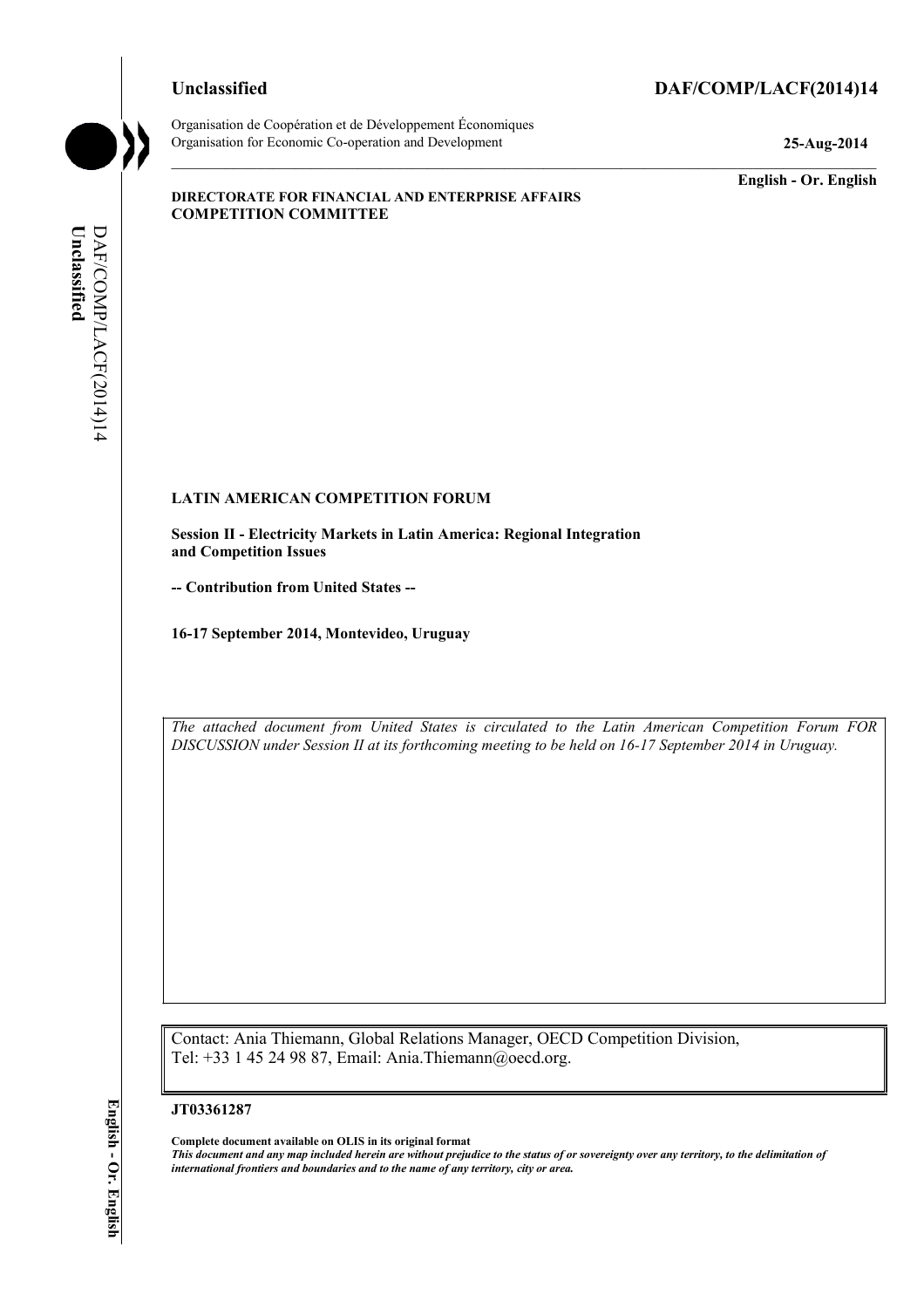# LATIN AMERICAN COMPETITION FORUM



### **Session II - Electricity Markets in Latin America: Regional Integration and Competition Issues**

**\*\*\*** 

#### **-- CONTRIBUTION FROM UNITED STATES --**

1. This submission opens with a summary of industry structure and regulation in the U.S. It then describes regulatory efforts to ensure non-discriminatory access to transmission services and the development of regional transmission operators (RTOs). It concludes with examples of antitrust enforcement and competition advocacy related to electricity markets by the U.S. antitrust agencies, the U.S. Department of Justice (DOJ) and Federal Trade Commission (FTC).

#### **1. Industry Structure and Regulation1**

municipal, or cooperative) controlled over 95 percent of the electric generation in the United States. the past several decades, however, technological, economic, regulatory, and political developments have 2. For most of the 20th century, the U.S. electric power industry was dominated by regulated monopoly utilities. In 1970, for example, vertically integrated utility companies (investor-owned, Typically, a single local utility sold and delivered electricity to retail customers under an exclusive franchise regulated under state law. In many states, utilities strove for generation self-sufficiency. Over led to fundamental changes in the structure of the industry.

 new companies that produce, market and deliver electric energy in wholesale and retail markets. As a 3. Today, the electric power industry includes both utility and non-utility entities, including many result of industry changes, electric utilities owned less than 60 percent of electric generating capacity in 2012.<sup>2</sup> Increasingly, decisions affecting retail customers and electricity rates are split among federal, state, and regional entities, including new private entities. In addition, in recent years, growing numbers of

l

This section is drawn from the first chapter of the 2007 *Report to Congress on Competition in Wholesale and Retail Markets for Electric Energy,* produced by the Electric Energy Market Competition Task Force, available at http://www.ferc.gov/legal/fed-sta/ene-pol-act/epact-final-rpt.pdf.

<sup>2</sup> Statistical data in this paper is taken from American Public Power Association (APPA), *2014-15 Annual Directory and Statistical Report, available at*  http://www.publicpower.org/Programs/Landing.cfm?ItemNumber=38710&navItemNumber=37577.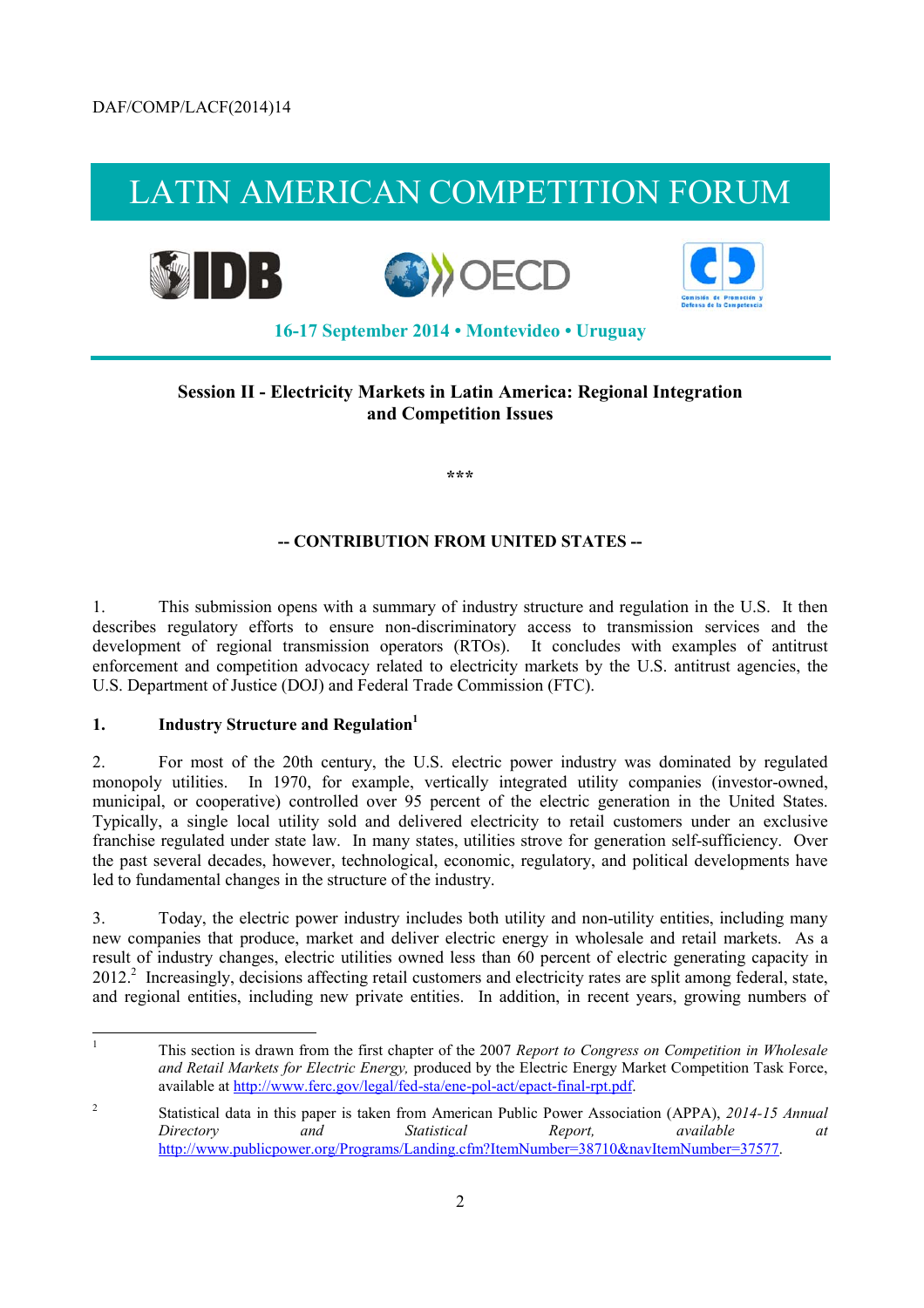electricity customers have invested in on-site generation that substitutes for all or some of the electricity previously obtained from the grid. In most cases, this on-site generation, including solar and combined heat and power installations, remains connected to the grid and may supply it power when on-site consumption is less than on-site generation.

 4. Participants in the electric power sector in the U.S. include: private investor-owned utilities and electric cooperatives; federal, state, and municipal utilities, public utility districts and irrigation districts; co-generators and onsite generators; and non-utility independent power producers (IPPs), affiliated power producers, power marketers, and independent transmission companies that generate, distribute, transmit, or sell electricity at wholesale or retail.

5. In 2012, 3,292 regulated retail electric providers supplied electricity to over 136 million customers, with retail sales totaling over \$366 billion. Retail customers purchased more than 3.7 billion megawatt hours (MWhs) of electricity. Active retail electric providers include utilities, federal agencies, and power marketers selling directly to retail customers. These entities differ greatly in size, ownership, regulation, customer load characteristics, and regional conditions. These differences are reflected in policy and regulation.

#### *1.1 Investor-Owned Utilities*

 needs of retail customers in their franchise service areas. Many IOUs have undergone significant guaranteed rate of return. IOUs that sell electric power to retail customers must procure electricity from 6. Investor-owned utility operating companies (IOUs) are private, shareholder-owned companies ranging from small local operations serving a retail customer base of a few thousand to very large multistate holding companies serving millions of customers. Most IOUs are or are part of a vertically integrated system that owns or controls generation, transmission, and distribution facilities/resources to meet the restructuring and reorganization under state retail competition plans over the past 15 years. As a result, several IOUs, concentrated in the Northeastern section of the nation, no longer own substantial generation facilities, and many have transferred their generation resources into separate wholesale entities with no wholesale markets.

electric generating capacity and accounted for 37.7 percent of generation for retail and wholesale sales. 7. IOUs continue to be a major presence. In 2012, IOUs directly owned about 36.2 percent of total IOUs provide service to retail customers under state regulation of territories, finances, operations, services, and rates. States that have not restructured retail service generally regulate retail rates under traditional bundled cost-of-service rate methods. In states that have restructured IOUs, distribution services continue to be provided under monopoly cost-of-service rates, and retail customers obtain generation service either at market rates from alternative competitive providers or at "provider of last resort" (POLR) rates from the distribution utility or another designated POLR service provider.

wholesale suppliers to participate in an auction to supply the needed power. The lowest bidder(s) are then chosen; the local utility may or may not win this contract. This method can keep the retail price of power 8. POLR rates are determined by two main methods (chosen by the state). Some states use traditional cost-of-service rate-making to determine a price charged by the local retail company, and the local retail company is responsible for producing or procuring power at reasonable rates. Another method, often adopted by states that have access to competitive wholesale power, is for power for POLR load to be procured through an auction. Under this method, the local utility (or the state on its behalf) issues a call for very close to the competitive wholesale price.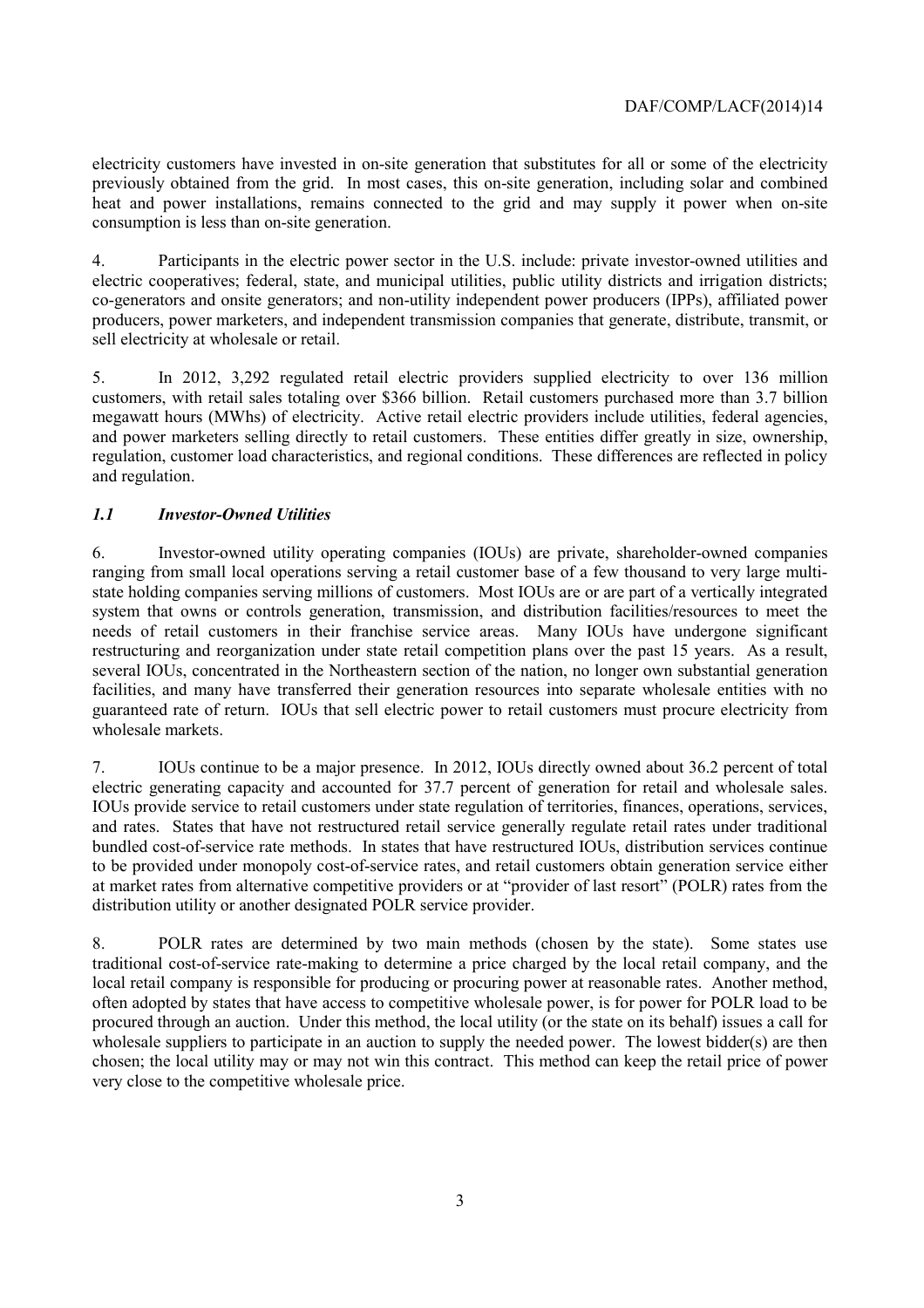#### DAF/COMP/LACF(2014)14

 regulates wholesale electricity transactions (sales for resale) and unbundled transmission activities of IOUs 9. Under the Federal Power Act  $(FPA)$ ,<sup>3</sup> the Federal Energy Regulatory Commission (FERC) as "public utilities" engaged in interstate commerce. The exceptions are IOUs that do not have direct interconnections with utilities in other states that allow unimpeded flow of electricity across systems. Thus, IOUs in Alaska, Hawaii, and the Electric Reliability Council of Texas (ERCOT) region of Texas generally are not subject to FERC jurisdiction.

#### *1.2 Public Power Systems*

10. The more than 2,000 publicly owned power systems include local, municipal, state, and regional public power systems. These providers range from tiny municipal distribution companies to large systems such as the Los Angeles Department of Water and Power. Publicly-owned systems operate in every state but Hawaii. Public power systems generated 9.8 percent of the nation's power in 2012, accounted for 15.4 percent of total electricity sales, and owned about 10.3 percent of total generating capacity. Many public systems are distribution-only utilities that purchase, rather than generate, power.

 exercises jurisdiction in whole or part over operations and rates of publicly-owned systems. In most states, 11. Regulation of public power systems varies among states. In some, the public utility commission public power systems are regulated by local governments or are self-regulated. Municipal systems usually are governed by a local city council or an independent board elected by voters or appointed by city officials.

#### *1.3 Electric Cooperatives*

 systems generate their own power and sell power in excess of their members' needs, most G&Ts and 12. Electric cooperatives are privately-owned, non-profit electric systems owned and controlled by the members they serve. Members vote directly for the board of directors. While some cooperative distribution cooperatives are net buyers. In 2012, electric cooperatives generated about 5 percent of total electricity generation and owned roughly the same amount of generating capacity. Regulatory jurisdiction over cooperatives varies among states. Some states exercise considerable authority over rates and operations, while others exempt cooperatives from state regulation.

## *1.4 Federal Power Systems*

 (PMAs), the Tennessee Valley Authority (TVA), and facilities operated by the U.S. Army Corps of marketed through four federal power marketing agencies. PMAs own and control transmission to deliver 13. Federally-owned or chartered power systems include the federal power marketing administrations Engineers, the Bureau of Reclamation, the Bureau of Indian Affairs, and the International Water and Boundary Commission. Wholesale power from federal facilities (primarily hydroelectric dams) is power to wholesale and direct service customers. They also may purchase power from others to meet contractual needs and may sell surplus power as available to wholesale markets.

14. Federal systems provided 6.9 percent of the nation's power generation in 2012. Although most federal power sales are at the wholesale level, some are made to end users. Federal systems nationwide directly served 39,032 retail customers in 2012, mostly industrial customers amounting to about 1.2 percent of retail load.

 3

<sup>16</sup> U.S.C. §§ 791a et seq. (2000).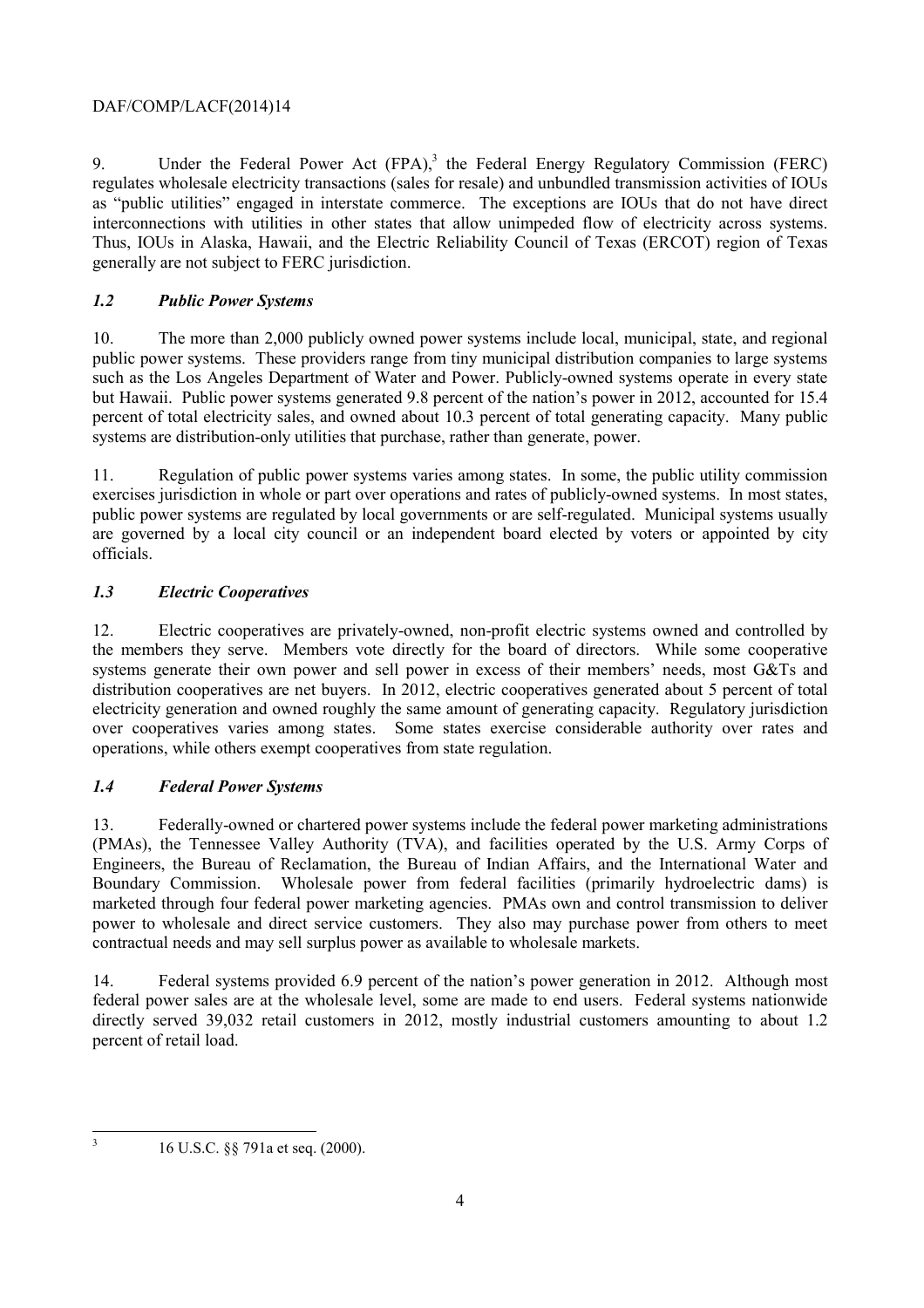#### *1.5 Non-utilities*

15. Non-utilities are entities that generate, transmit, or sell electric power, but do not operate regulated retail distribution franchises. They include wholesale non-utility affiliates of regulated utilities, merchant generators, and qualifying facilities (QFs). They also include power marketers that buy and sell power at wholesale or retail but that do not own generation, transmission, or distribution facilities.

16. Non-QF wholesale generators engaged in wholesale power sales in interstate commerce are subject to FERC regulation under the FPA. Power marketers selling at wholesale also are subject to FERC oversight. Power marketers selling only at retail are subject to state jurisdiction and oversight in states where they operate. FERC regulates interstate transmission services of independent transmission companies. Some independent transmission companies operate as components of organized wholesale markets, also under FERC regulation. Such companies also may be organized and regulated as utilities where they are located for planning, siting, permitting, and other purposes.

17. As retail electric providers, 211 power marketers served over 6 million retail customers or about 4.3 percent of all retail customers and reported revenues of over \$51 billion, on about 14.0 percent of retail electricity sold in 2012. The number of customers served has grown substantially in recent years.

18. Non-utilities are a growing presence in the industry. In 2012, non-utilities owned or controlled approximately 41.7 percent of all electric generation capacity, compared to about 8 percent in 1993. About half of non-utility generation capacity is owned by non-utility affiliates or subsidiaries of holding companies that also own a regulated electric utility. Non-utilities accounted for about 41 percent of generation in 2012.

#### **2. Open Transmission Rules and the Development of Regional Transmission Organizations (RTOs)**

19. In 1996, FERC adopted Order No. 888 in exercise of its statutory obligation under the FPA to remedy undue transmission discrimination.<sup>4</sup> The goal was to ensure that transmission owners do not use their transmission facility monopolies to unduly discriminate against IPPs and other sellers of electric power in wholesale markets. In Order No. 888, FERC found that undue discrimination and anticompetitive practices existed in transmission service provided by public utilities in interstate commerce. FERC determined that non-discriminatory open access transmission service was an appropriate remedy and one of the most critical components of a successful transition to competitive wholesale electricity markets. Accordingly, FERC required all public utilities that own, control, or operate facilities used for transmitting electric energy in interstate commerce to file open access transmission tariffs (OATTs) containing certain non-price terms and conditions.

prevent the utility from giving its power marketing arm preferential access to transmission information. 20. Concurrently with Order No. 888, FERC issued Order No. 889, which imposed standards of conduct governing communications between a utility's transmission and wholesale power functions to Order No. 889 requires each public utility that owns, controls, or operates facilities used for interstate transmission to provide information regarding available transmission capacity, prices, and other information that will enable transmission customers to obtain open access to non-discriminatory transmission service.

l 4

Order No. 888, FERC Stats. & Regs. ¶ 31,036.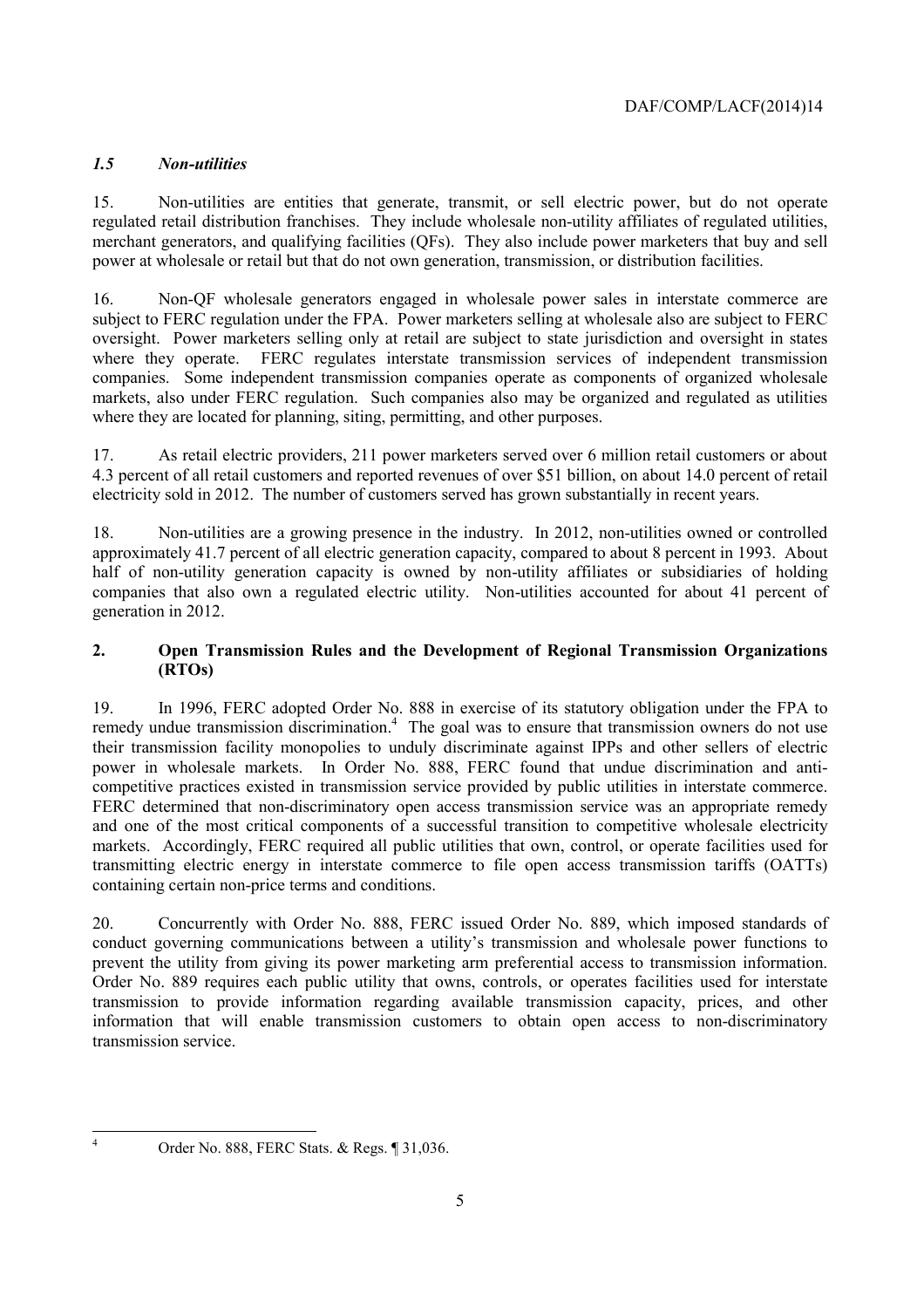#### DAF/COMP/LACF(2014)14

21. In Order No. 888, FERC also encouraged grid regionalization through the formation of independent system operators (ISOs). Participating utilities would voluntarily transfer operating control of their transmission facilities to the ISO to ensure independent operation of the transmission grid. In practice companies created single company ISOs rather than regional ones.

22. In December 1999, responding to continuing complaints of discrimination and lack of transmission availability, FERC issued Order No. 2000.<sup>5</sup> This order recognized that although Order No. 888 set up the foundation for competitive electric markets, it did not eliminate the potential to engage in undue discrimination and preference in providing transmission service. FERC concluded that *regional*  transmission organizations (RTOs) could eliminate transmission rate "pancaking,"<sup>6</sup> increase region-wide reliability, and eliminate any residual discrimination in transmission services where operation of the transmission system remains in the control of a vertically integrated utility. Accordingly, FERC encouraged voluntary formation of RTOs. Some organized markets retain the earlier title of "ISO."

 the RTO. To date, all RTOs and ISOs are organized as non-profit organizations, but FERC recognizes the option of for-profit RTOs that would directly own some or all of the transmission systems they operate. 23. RTOs are independent entities that control and operate regional electric transmission grids for the purpose of promoting efficiency and reliability in the operation and planning of the transmission grid and for ensuring non-discrimination in the provision of electric transmission services. RTOs currently do not own transmission; the owners (most of whom also own generation capacity) relinquish operating control to Each RTO also retains an independent market monitor to identify market rules that should be modified or identify behavior of market participants that is anticompetitive or otherwise inefficient.

#### **3. Regionalization and Electric Reliability Standards**

North American Electric Reliability Corporation (NERC), a non-profit international regulatory authority. violation.<sup>8</sup> 24. Ensuring the reliability of the North American bulk power system is the responsibility of the NERC develops and enforces Reliability Standards and monitors the bulk power system. It is responsible for the continental U.S., Canada, and the northern portion of Baja California, Mexico; it is subject to oversight by FERC and Canadian governmental authorities. NERC delegates its authority to monitor and enforce compliance to eight Regional Entities accounting for virtually all the electricity supplied in the U.S., Canada, and the northern portion of Baja California; three of these regional entities cover territory from more than one country.<sup>7</sup> The Energy Policy Act of 2005 created an Electric Reliability Organization ("ERO") to develop and enforce compliance with mandatory reliability standards; in 2006, NERC was granted this designation, and violation of its standards can be subject to fines up to \$1 million per day per

 $\overline{a}$ <sup>5</sup> DOJ filed comments in support of this order. *See* http://www.justice.gov/atr/public/comments/200221.htm.

<sup>6</sup> This refers to circumstances in which a transmission customer must pays separate access charges for each utility service territory crossed by the customer's contract path.

<sup>7</sup> See http://www.nerc.com/AboutNERC/Pages/default.aspx; http://www.nerc.com/AboutNERC/keyplayers/Pages/default.aspx.

<sup>&</sup>lt;sup>8</sup> See "North American Electric Reliability Corporation," http://en.wikipedia.org/wiki/North\_American\_Electric\_Reliability\_Corporation.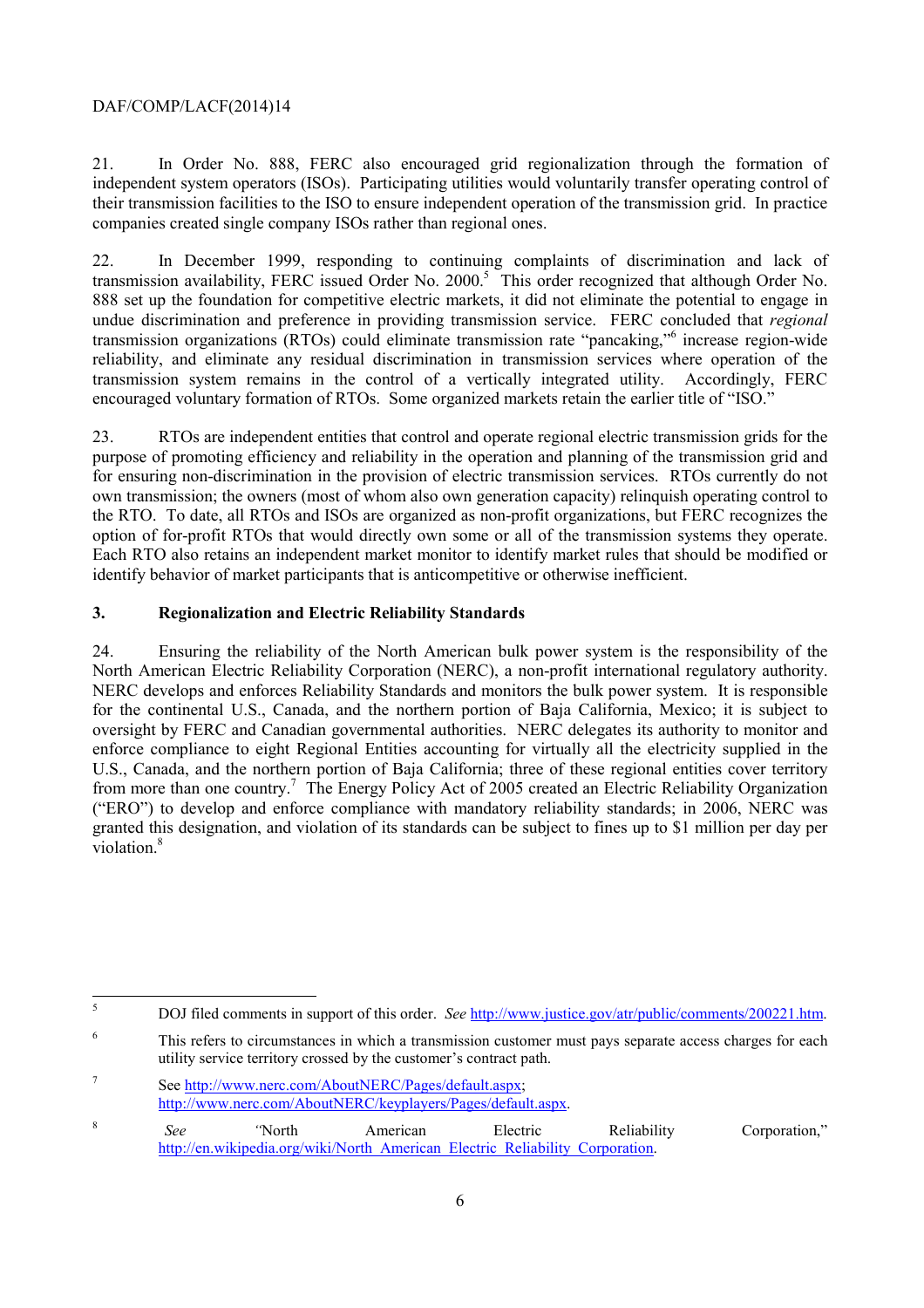#### **4. Antitrust Enforcement and Competition Advocacy**

 from another source to a municipal power system that sought to compete with Otter Tail in the retail 25. Historically antitrust enforcement has played an important role in ensuring open access to competing electricity providers. In *Otter Tail Power Company v. United States*,<sup>9</sup> the U.S. Supreme Court held that Otter Tail had violated the Sherman Act by refusing to sell wholesale power or to "wheel" power electricity market. In particular, the Court concluded that Otter Tail had monopoly power in retail sales of electric power in its service area and that it had used its dominance in transmission to foreclose potential competition for retail sales. Although FERC has since taken the lead in ensuring open access to facilities by regulation,<sup>10</sup> the courts have historically played an important role in enforcing antitrust claims based on a denial of access.<sup>11</sup> Although each market is structured differently – both within and outside the United States – both regulators and enforcers should be aware that incumbent electricity firms may be able to impede entry of not only generation sources but also of new technologies that have the potential to facilitate new forms of competition. To address this possibility, competition authorities need to evaluate whether such efforts reflect legitimate business purposes or an effort to exclude competition on the merits.

26. In a more recent enforcement action, the Antitrust Division of the U.S. Department of Justice announced in February 2010 a settlement with KeySpan Corporation, requiring the company to pay the United States \$12 million, as disgorgement of profits, for violating the antitrust laws by entering into an agreement restraining competition in the New York City electricity capacity market. KeySpan was the largest seller of electricity capacity in the New York City market. According to the civil antitrust complaint filed in the U.S. District Court for the Southern District of New York, KeySpan and Morgan Stanley entered into an agreement in January 2006 that gave KeySpan a financial interest in the electricity capacity sales of its largest competitor, Astoria. By providing KeySpan revenues from its competitor's capacity sales, in addition to its own, the agreement with Morgan Stanley had the anticompetitive effect of eliminating KeySpan's incentive to sell its electricity capacity at lower prices. As a result, retail electricity prices in New York City likely were higher than they would have been without this anticompetitive agreement.<sup>12</sup>

27. In 1998, the Division filed a settlement with Rochester Gas & Electric Company ("RG&E") invalidating its anticompetitive agreement with the University of Rochester. RG&E offered exceptionally low electricity rates and threatened to withhold research grants to discourage the University from proceeding with construction of a high efficiency electric generating plant, which would have produced inexpensive, surplus electric power that could have, in turn, competed with RG&E. The settlement allowed the University to build its generating plant and prohibited RG&E from negotiating similar arrangements with other potential competitors.<sup>13</sup>

28. The antitrust agencies and FERC have overlapping jurisdiction with respect to mergers among electric utilities. FERC operates under a public interest standard that includes competition as one element of the public interest, while the antitrust agencies apply the substantial lessening of competition standard of

Otter Tail Power Company v. United States, 410 U.S. 366 (1973).

<sup>&</sup>lt;sup>10</sup> *See* discussion of FERC Order No. 888 above.

 (1992); City of Anaheim v. So. California Edison Co., 955 F.2d 1373 (9th Cir.), *cert. denied*, 506 U.S. 908 <sup>11</sup> *See, e.g.*, City of Vernon v. So. California Edison Co., 955 F.2d 1361 (9th Cir.), *cert. denied*, 506 U.S. 908 (1992); City of Malden v. Union Elec. Co., 887 F.2d 157 (8th Cir. 1989).

<sup>&</sup>lt;sup>12</sup> *See http://www.justice.gov/atr/public/press\_releases/2010/255503.htm;* http://www.justice.gov/atr/cases/morgan.html.

<sup>13</sup> *See* http://www.justice.gov/atr/cases/indx23.htm.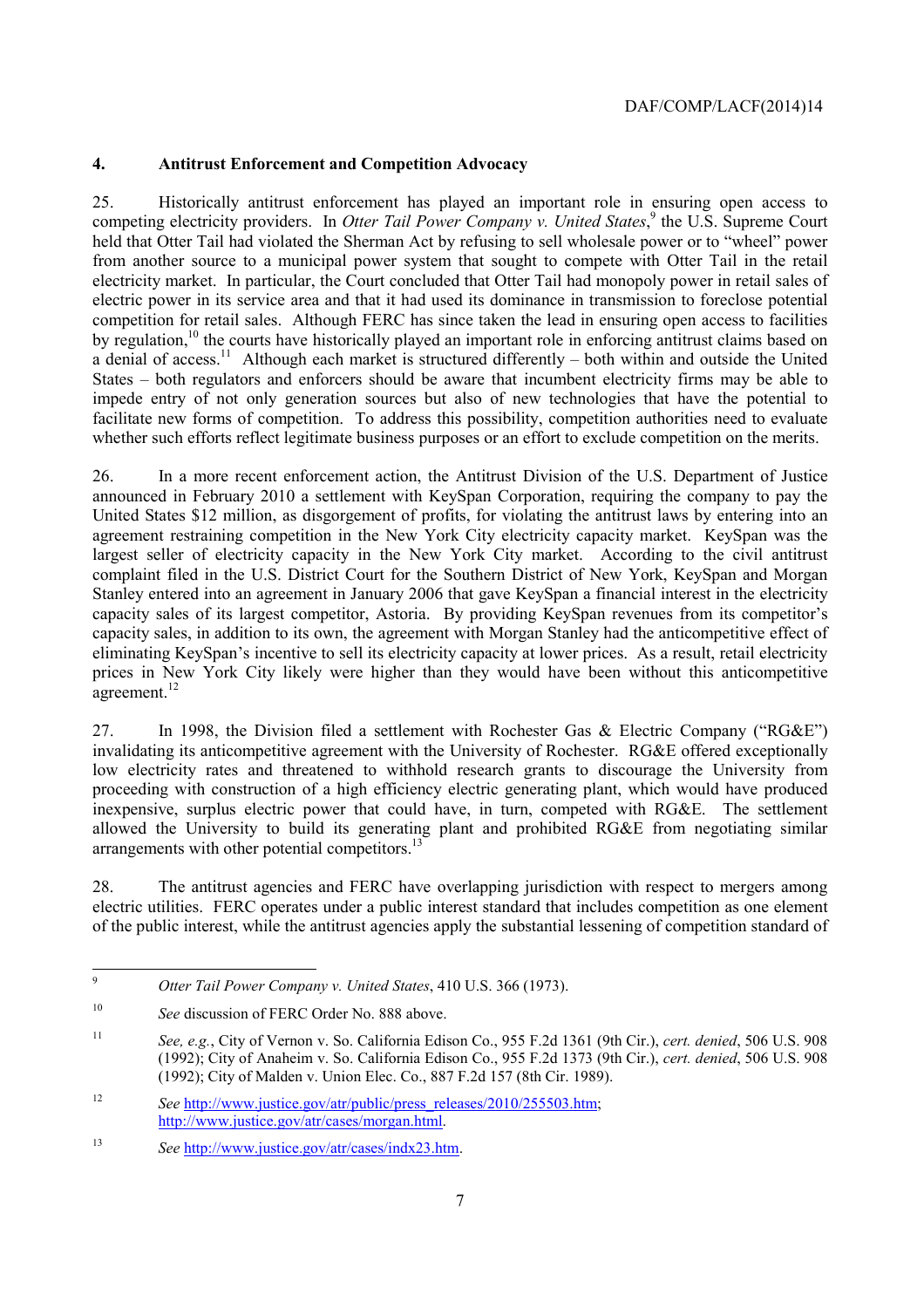#### DAF/COMP/LACF(2014)14

Section 7 of the Clayton Act. The antitrust agencies can sue to block a merger approved by FERC, and FERC can refuse to approve a merger on which DOJ or the FTC has taken no action.

 ultimately increasing electricity prices for millions of consumers in the mid-Atlantic region of the country. To resolve these competitive concerns, DOJ filed a proposed settlement simultaneously with the complaint. 29. Recently, for example DOJ challenged the proposed \$7.9 billion merger of Exelon Corporation and Constellation Energy Group Inc. The complaint, filed on December 21, 2011, alleged that the transaction, as originally proposed, likely would substantially lessen competition for wholesale electricity, The settlement required the merged firm to divest three electricity generating plants in Maryland, which in total provide more than 2,600 megawatts of generating capacity. The court approved the settlement on May 23, 2012.<sup>14</sup>

 Detroit, Michigan, area. The settlement established these rights in order to prevent the loss of (1) growing 30. The FTC also challenges mergers and acquisitions that it has reason to believe will likely lessen competition and harm consumers. For example, the FTC agreed in 2001 to settle a challenge to the proposed merger of DTE Energy Company and MCN Energy Group. The settlement resulted in the creation of independent natural gas distribution rights within the MCN distribution system serving the competition between DTE and MCN to serve customers potentially interested in self-generation of electricity; (2) competition between DTE and Detroit's municipal utility (which relied on natural gas transported by MCN to generate electricity); and (3) competition between DTE and MCN to serve customer demand that could be satisfied with delivery of either electricity or natural gas.<sup>15</sup>

 owned in the same area of constrained transmission capacity. The merger also would have raised a risk of 31. In 1998, the FTC agreed to a consent order that would have required divestitures of coal mines to remedy a proposed merger between a large utility (PacifiCorp) and a large coal producer (Peabody Coal, owned by Energy Group PLC). Peabody was the sole present and prospective supplier of coal for a large, isolated electricity generating station that competed with generators owned by PacifiCorp. The proposed acquisition could have allowed PacifiCorp to raise the costs of a major rival, which in turn would have raised wholesale electricity prices and allowed PacifiCorp to gain higher profits at the other generators it disclosure to PacifiCorp of competitively sensitive information about other generators. PacifiCorp's perceived information advantage regarding electricity supply and costs could have discouraged new entry and encouraged existing suppliers to exit, lessening the competitive discipline other firms exercised on PacifiCorp's wholesale electricity supply offers.<sup>16</sup> The parties subsequently abandoned the transaction.

 efficiency by facilitating efficient production and investment, ultimately reducing prices for consumers. The comments noted, however, that the structural characteristics of these markets may make them The comments noted, however, that the structural characteristics of these markets may make them 32. DOJ and FTC also have a long history of competition advocacy related to electricity.<sup>17</sup> In 2007, for example, DOJ submitted comments to FERC on the latter's statutory authority to issue rules regarding transparency in electricity and natural gas markets. The Energy Policy Act of 2005 explicitly provided that FERC may issue rules mandating the collection and public dissemination of information about these markets. The DOJ comments<sup>18</sup> summarized the benefits of transparency, which promotes market

 $14$ See www.justice.gov/atr/public/press\_releases/2011/278473.pdf.

<sup>&</sup>lt;sup>15</sup> *See also* John C. Hilke, "Convergence Mergers: A New Competitive Settlement Model from Detroit," 14:8 Electricity J. 13 (2001).

<sup>&</sup>lt;sup>16</sup> *See also Jonathan B. Baker & John C. Hilke, "From Open Access to Convergence Mergers: An Antitrust* Perspective on the Transition to Electricity Competition," 3:1 Power 3 (1998).

 $17$ <sup>17</sup> A compilation of DOJ comments submitted to FERC from 1991-2013 is available at http://www.justice.gov/atr/public/comments/comments.html#ferc.

<sup>&</sup>lt;sup>18</sup> *Available at http://www.usdoj.gov/atr/public/comments/223049.htm.*